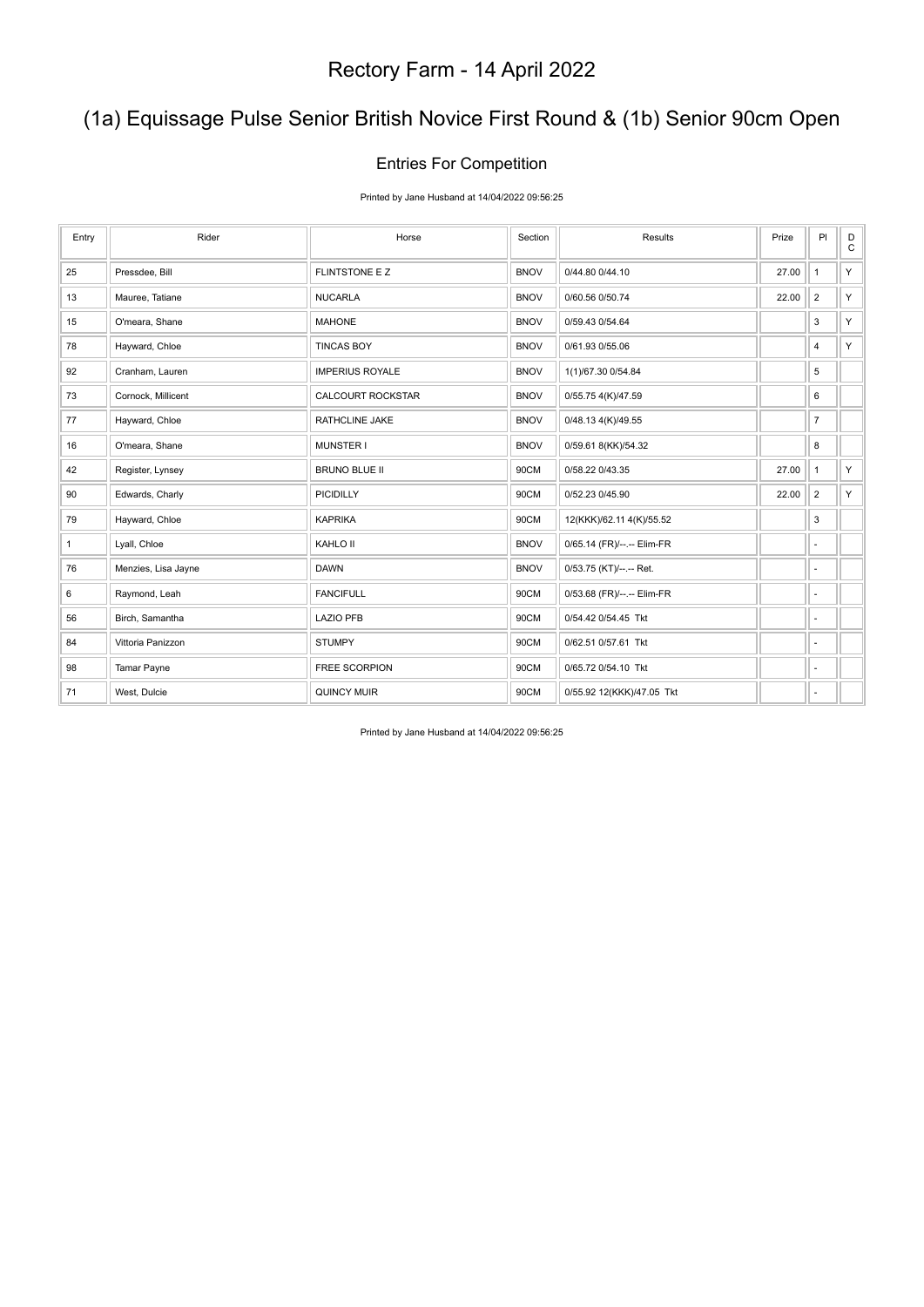# (2a) Nupafeed Supplements Senior Discovery - First Round & (2b) Senior 1.00m Open

#### Entries For Competition

Printed by Jane Husband at 14/04/2022 11:38:48

| Entry        | Rider                | Horse                         | Section     | Results                       | Prize | PI             | D<br>$\mathbf C$ |
|--------------|----------------------|-------------------------------|-------------|-------------------------------|-------|----------------|------------------|
| 24           | Jackson, Hannah      | MANS VAN DE SENT              | D           | 0/41.26 0/51.01               | 32.00 | $\mathbf{1}$   | Υ                |
| 39           | Hughes, Jemima       | <b>CAHILL</b>                 | D           | 0/37.59 0/57.86               | 25.00 | $\overline{2}$ | Υ                |
| $\mathbf{1}$ | Lyall, Chloe         | KAHLO II                      | D           | 0/41.21 0/67.19               | 22.00 | 3              | Υ                |
| 80           | Putt, Phoebe         | <b>ARMITAGE LAD</b>           | $\mathsf D$ | 4(R)/51.10 0/56.16            |       | 4              |                  |
| 93           | Cranham, Lauren      | DO CHARA                      | D           | 0/39.78 4(K)/61.03            |       | $\,$ 5 $\,$    |                  |
| 13           | Mauree, Tatiane      | <b>NUCARLA</b>                | D           | 0/39.55 4(K)/62.35            |       | 6              |                  |
| 62           | Fernyhough, Joseph   | HERITAGE MOST WANTED          | D           | 4(K)/40.38 0/63.06            |       | $\overline{7}$ |                  |
| 16           | O'meara, Shane       | <b>MUNSTER I</b>              | D           | 0/39.32 4(K)/65.63            |       | 8              |                  |
| 70           | Allison, Georgina    | <b>ZWISCHEN</b>               | D           | 0/37.34 8(KK)/52.14           |       | 9              |                  |
| 19           | Keatinge, Helena     | PAULANK BELLA PINETA          | $\mathsf D$ | 0/36.54 8(KK)/53.25           |       | 10             |                  |
| 25           | Pressdee, Bill       | FLINTSTONE E Z                | $\mathsf D$ | 4(K)/34.27 4(K)/54.65         |       | 11             |                  |
| 15           | O'meara, Shane       | <b>MAHONE</b>                 | D           | 0/42.09 12(KKK)/62.38         |       | 12             |                  |
| 6            | Raymond, Leah        | <b>FANCIFULL</b>              | 1.00M       | 0/36.28 0/55.85               | 32.00 | $\mathbf{1}$   | Υ                |
| 75           | Gaff, Paul           | LUIDAME I                     | 1.00M       | 0/37.60 8(KK)/55.27           | 25.00 | $\overline{2}$ |                  |
| 43           | Register, Lynsey     | CAPPULCORRAGH GEORGIO         | 1.00M       | (FR)/--.-- Elim-FR            |       | $\overline{a}$ |                  |
| 98           | Tamar Payne          | FREE SCORPION                 | 1.00M       | 4(K)/42.52 8(KK)/67.05 Tkt    |       | ÷,             |                  |
| 27           | <b>Teresa Stokar</b> | <b>DONNA LEON</b>             | 1.00M       | 0/42.95 0/58.46 Tkt           |       | ÷,             |                  |
| 84           | Vittoria Panizzon    | <b>STUMPY</b>                 | 1.00M       | 0/42.34 0/63.41 Tkt           |       | l,             |                  |
| 57           | Birch, Samantha      | LOU PFB                       | 1.00M       | 0/42.98 0/61.90 Tkt           |       | ÷,             |                  |
| 75A          | Horton, Holly        | KILLMURRAY BOY                | 1.00M       | 0/42.80 12(KKK)/65.88 Tkt     |       | L.             |                  |
| 71           | West, Dulcie         | <b>QUINCY MUIR</b>            | 1.00M       | 0/40.50 (KKKT)/--.-- Ret. Tkt |       | ä,             |                  |
| 87           | Laura Simpson        | <b>BLESSINGTON KINGS LIER</b> | 1.00M       | 0/42.77 4(K)/66.56 Tkt        |       | ÷,             |                  |
| 33           | Bradstock, Alfie     | MY LITHA VAN KLAVERBORCH      | 1.00M       | 0/38.61 0/60.97 Tkt           |       | l,             |                  |
| 85           | Vittoria Panizzon    | <b>ROCKER</b>                 | 1.00M       | 8(KK)/37.93 4(K)/60.56 Tkt    |       | ä,             |                  |
| 85           | Vittoria Panizzon    | <b>ROCKER</b>                 | 1.00M       | 4(K)/39.76 0/63.83 Tkt        |       | ÷,             |                  |
| 69           | Brownbill, Stephanie | <b>JAKARTA II</b>             | 1.00M       | 0/42.11 8(KK)/63.29 Tkt       |       | L.             |                  |
| 91           | <b>Holly Horton</b>  | J                             | 1.00M       | 0/38.44 0/57.51 Tkt           |       | ÷,             |                  |
| 83           | Sophie Sadler        | <b>JOE</b>                    | 1.00M       | 0/42.33 4(K)/63.82 Tkt        |       | L.             |                  |
| 58           | Birch, Samantha      | PARKFIELD PUMPKIN             | 1.00M       | 0/41.97 0/62.69 Tkt           |       | l,             |                  |
| 30           | Bradstock, Alfie     | <b>WOLKEN FIREFLY</b>         | 1.00M       | 0/36.60 0/58.63 Tkt           |       | ä,             |                  |
| 29           | Teresa Stokar        | CHILLI BLUE                   | 1.00M       | 0/38.98 0/54.75 Tkt           |       | ÷.             |                  |

Printed by Jane Husband at 14/04/2022 11:38:48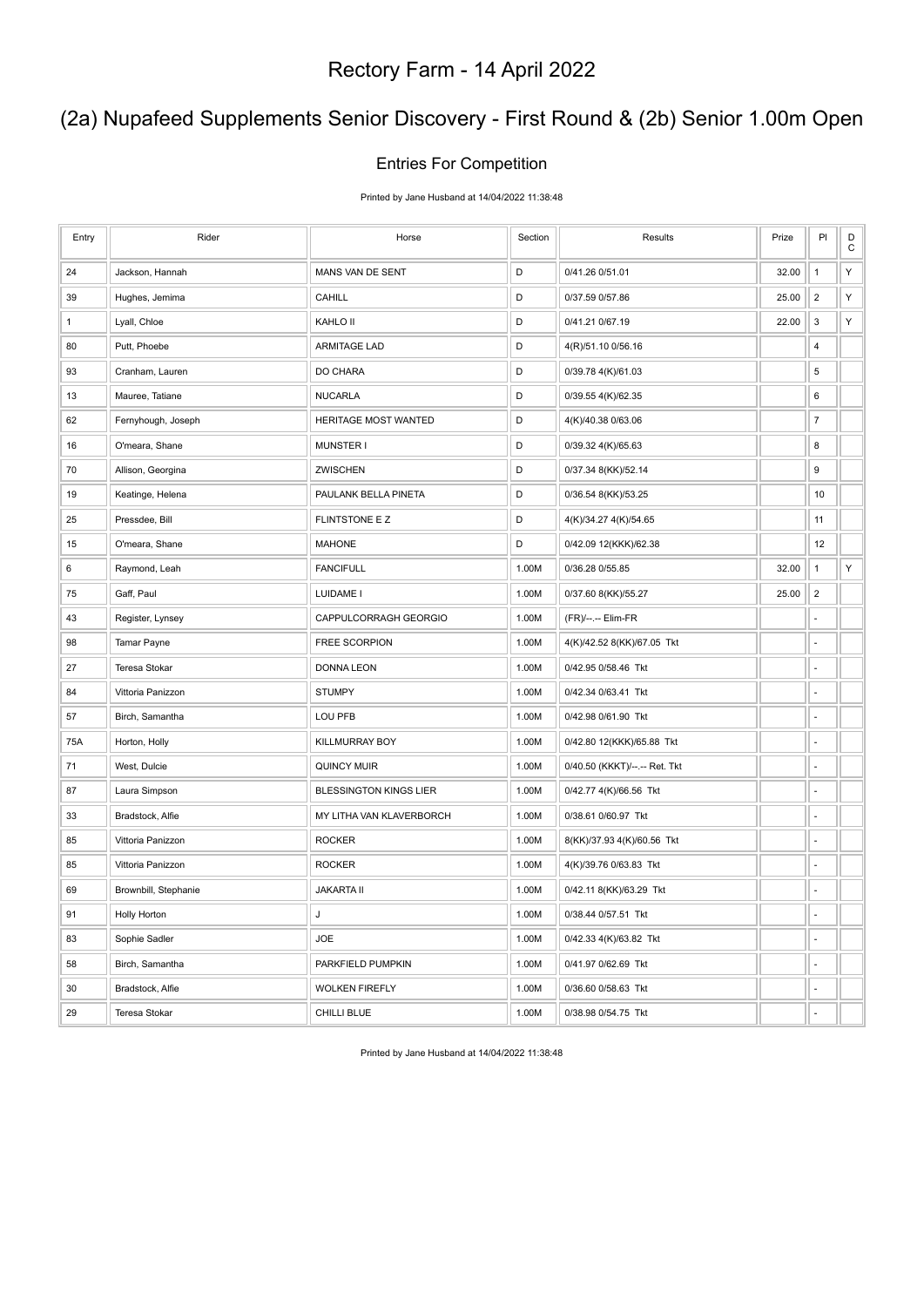# 3 Senior 1.05m Open

### Entries For Competition

Printed by Jane Husband at 14/04/2022 12:54:03

| Entry          | Rider                | Horse                       | Results                       | Prize | PI                       | D<br>$\mathtt{C}$ |
|----------------|----------------------|-----------------------------|-------------------------------|-------|--------------------------|-------------------|
| 37             | Halim, Jay           | <b>MY ARCHELLINI</b>        | 0/39.24 0/47.57               | 32.00 | $\mathbf{1}$             | Y.                |
| 61             | Lockwood, Ryan       | P.S UNREAL                  | 0/40.53 0/50.52               | 25.00 | $\overline{2}$           | Y.                |
| $\overline{2}$ | Vere Nicoll, Annabel | PAMPLONA DE MUZE            | 0/40.53 0/60.61               | 22.00 | 3                        | Y.                |
| 62             | Fernyhough, Joseph   | <b>HERITAGE MOST WANTED</b> | 0/41.69 0/61.52               | 20.00 | 4                        | Y                 |
| 72             | West, Dulcie         | JIMMY JOY                   | 0/34.62 4(K)/46.42            |       | 5                        |                   |
| 19             | Keatinge, Helena     | PAULANK BELLA PINETA        | 0/37.87 4(K)/52.92            |       | 6                        |                   |
| 81             | Putt, Phoebe         | <b>JALEXIA</b>              | 0/41.80 4(K)/56.41            |       | $\overline{7}$           |                   |
| 24             | Jackson, Hannah      | MANS VAN DE SENT            | 4(K)/40.21 0/56.53            |       | 8                        |                   |
| 60             | Lockwood, Ryan       | <b>CANDIOS BDAZ</b>         | 0/39.84 4(K)/57.59            |       | 9                        |                   |
| 94             | Wood, Georgina       | <b>LEXINGTON III</b>        | 4(K)/38.91 0/60.09 Tkt        |       | 10                       |                   |
| 93             | Cranham, Lauren      | DO CHARA                    | 0/39.05 4(K)/61.24            |       | 11                       |                   |
| 63             | Fernyhough, Joseph   | <b>LEGAL ADVOCATE</b>       | 4(K)/42.71 0/64.95            |       | 12                       |                   |
| 86             | Vittoria Panizzon    | <b>TOMMY</b>                | 0/41.01 8(KK)/62.01 Tkt       |       | ٠                        |                   |
| 58             | Birch, Samantha      | PARKFIELD PUMPKIN           | 4(K)/40.57 23(R:19)/86.84 Tkt |       | ٠                        |                   |
| 91             | Holly Horton         | J                           | 0/38.07 0/57.59 Tkt           |       | ٠                        |                   |
| 86             | Vittoria Panizzon    | <b>TOMMY</b>                | 0/37.56 0/65.35 Tkt           |       | $\overline{\phantom{a}}$ |                   |
| 83             | Sophie Sadler        | <b>JOE</b>                  | 0/44.39 1(1)/68.93 Tkt        |       | $\overline{\phantom{a}}$ |                   |
| 95             | <b>Holly Horton</b>  | KILLMURRAY BOY              | 8(KK)/40.92 12(KKK)/57.59 Tkt |       | ٠                        |                   |
| 57             | Birch, Samantha      | LOU PFB                     | 0/42.03 0/60.20 Tkt           |       | ٠                        |                   |

Printed by Jane Husband at 14/04/2022 12:54:03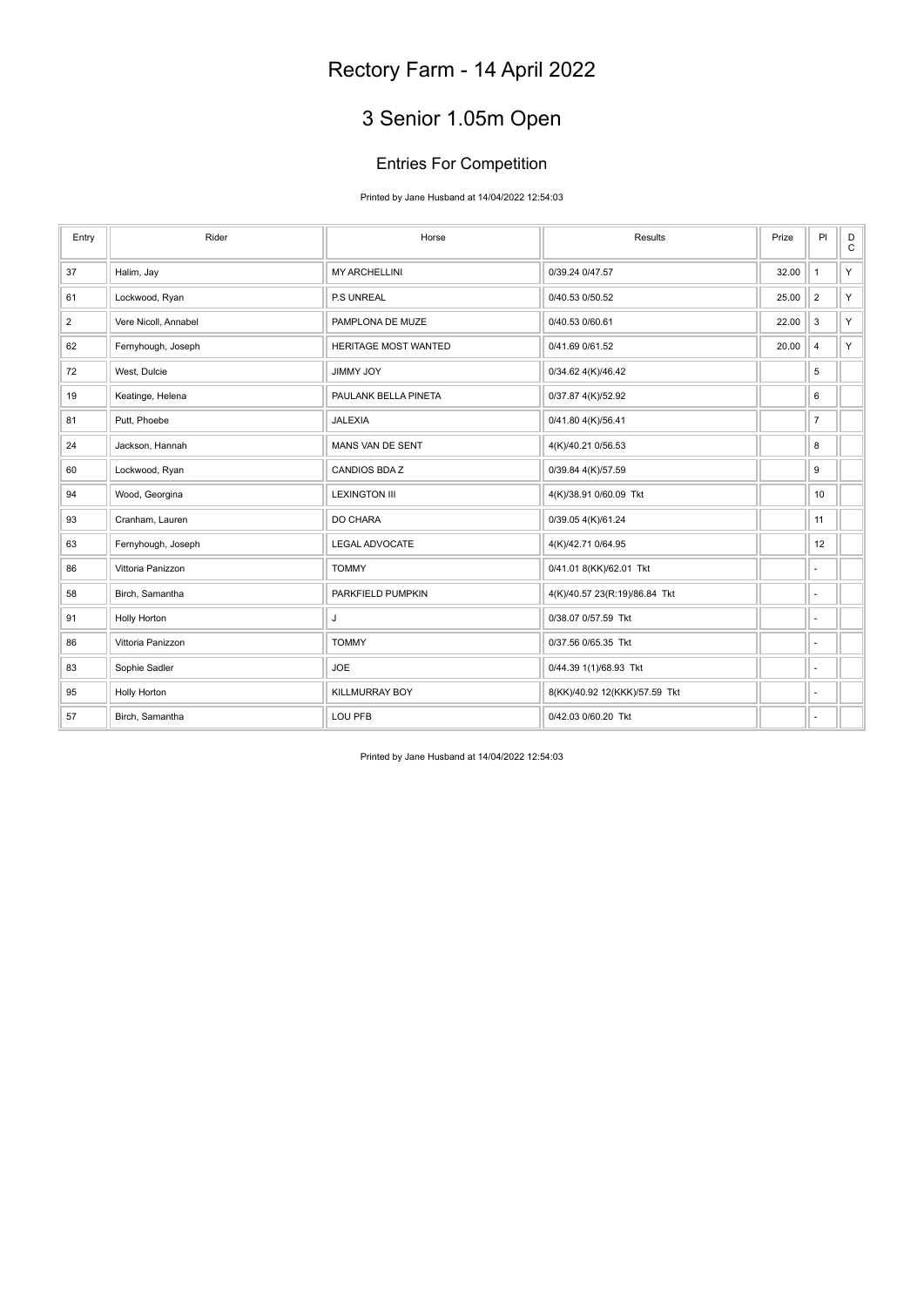# (4a) Senior Newcomers - First Round & (4b) Senior 1.10m Open

### Entries For Competition

Printed by Jane Husband at 14/04/2022 14:05:34

| Entry          | Rider                | Horse                   | Section      | Results                       | Prize | PI             | $_\mathrm{C}^\mathrm{D}$ |
|----------------|----------------------|-------------------------|--------------|-------------------------------|-------|----------------|--------------------------|
| 46             | Poole, Katy Ann      | <b>LADY GAGA III</b>    | $\mathsf{N}$ | 0/39.57 0/41.08               | 42.00 | $\mathbf{1}$   | Υ                        |
| 60             | Lockwood, Ryan       | CANDIOS BDAZ            | ${\sf N}$    | 0/43.14 0/41.09               | 32.00 | $\overline{2}$ | Y                        |
| 72             | West, Dulcie         | <b>YOL YMMIL</b>        | 1.10M        | 0/37.15 0/42.50               | 22.00 | 3              | Υ                        |
| 63             | Fernyhough, Joseph   | LEGAL ADVOCATE          | ${\sf N}$    | 0/42.63 0/49.38               | 22.00 | $\overline{4}$ | Υ                        |
| 21             | Bates, Helen         | <b>LIGHT YEAR</b>       | ${\sf N}$    | 0/37.84 0/50.95               | 22.00 | $\,$ 5 $\,$    | Υ                        |
| 40             | Hughes, Jemima       | <b>KILMANAC LARRY</b>   | ${\sf N}$    | 0/39.35 0/51.06               | 22.00 | 6              | Υ                        |
| $\overline{2}$ | Vere Nicoll, Annabel | PAMPLONA DE MUZE        | ${\sf N}$    | 0/40.80 0/53.70               |       | $\overline{7}$ | Υ                        |
| 20             | Bates, Helen         | <b>MONBEG WISHES</b>    | ${\sf N}$    | 0/39.76 0/56.72               |       | 8              | Υ                        |
| 17             | O'meara, Shane       | <b>GALILEO Z</b>        | 1.10M        | 0/43.80 0/58.49               |       | 9              | Υ                        |
| 47             | Gaff, Paul           | <b>CSIKO</b>            | 1.10M        | 0/36.98 4(K)/46.37            |       | 10             |                          |
| 88             | Hughes, Jemima       | MONANORE GOLD           | ${\sf N}$    | 4(K)/37.38 0/47.48            |       | 11             |                          |
| 52             | Orton, Tillie        | <b>MVS HAILEE</b>       | ${\sf N}$    | 0/36.37 4(K)/48.94            |       | 12             |                          |
| 81             | Putt, Phoebe         | <b>JALEXIA</b>          | ${\sf N}$    | 0/41.81 4(K)/54.76            |       | 13             |                          |
| 14             | Mauree, Tatiane      | LOLA MINKA P            | ${\sf N}$    | 4(K)/40.44 0/56.70            |       | 14             |                          |
| 35             | Halim, Jay           | <b>MIDNIGHT</b>         | ${\sf N}$    | 4(K)/42.57 0/58.20            |       | 15             |                          |
| 18             | O'meara, Shane       | <b>JINARITE</b>         | N            | 0/41.64 4(K)/58.53            |       | 16             |                          |
| 64             | Fernyhough, Joseph   | <b>CALCOURT SUPREME</b> | N            | 4(K)/42.35 0/63.53            |       | 17             |                          |
| 96             | Halim, Jay           | MR QT                   | ${\sf N}$    | 0/37.64 8(KK)/38.59           |       | 18             |                          |
| 70             | Allison, Georgina    | <b>ZWISCHEN</b>         | ${\sf N}$    | 0/35.63 8(KK)/54.44           |       | 19             |                          |
| 61             | Lockwood, Ryan       | P.S UNREAL              | N            | 4(K)/42.43 4(K)/54.87         |       | 20             |                          |
| 12             | Stronge, Poppy       | P.S TOMMY               | ${\sf N}$    | 8(R:4)/60.79 0/59.92          |       | 21             |                          |
| 38             | Tragett, Elaine      | DRUMIN MILLER           | ${\sf N}$    | 4(R)/55.41 (R)/--.-- Elim-Ref |       | ä,             |                          |
| 48             | Gaff, Paul           | CODE CICERO Z           | ${\sf N}$    | 0/39.89 (KT)/--.-- Ret.       |       | ä,             |                          |
| 26             | Teresa Stokar        | MR TOM TOM              | 1.10M        | 0/40.78 0/54.84 Tkt           |       | ÷,             |                          |
| 54             | Rebecca Howard       | <b>BELLE</b>            | 1.10M        | 0/38.30 0/54.14 Tkt           |       | L.             |                          |
| 67             | Birch, Samantha      | KINCOOLEY READ MY MIND  | 1.10M        | 4(K)/42.29 0/58.09 Tkt        |       | ÷,             |                          |

Printed by Jane Husband at 14/04/2022 14:05:34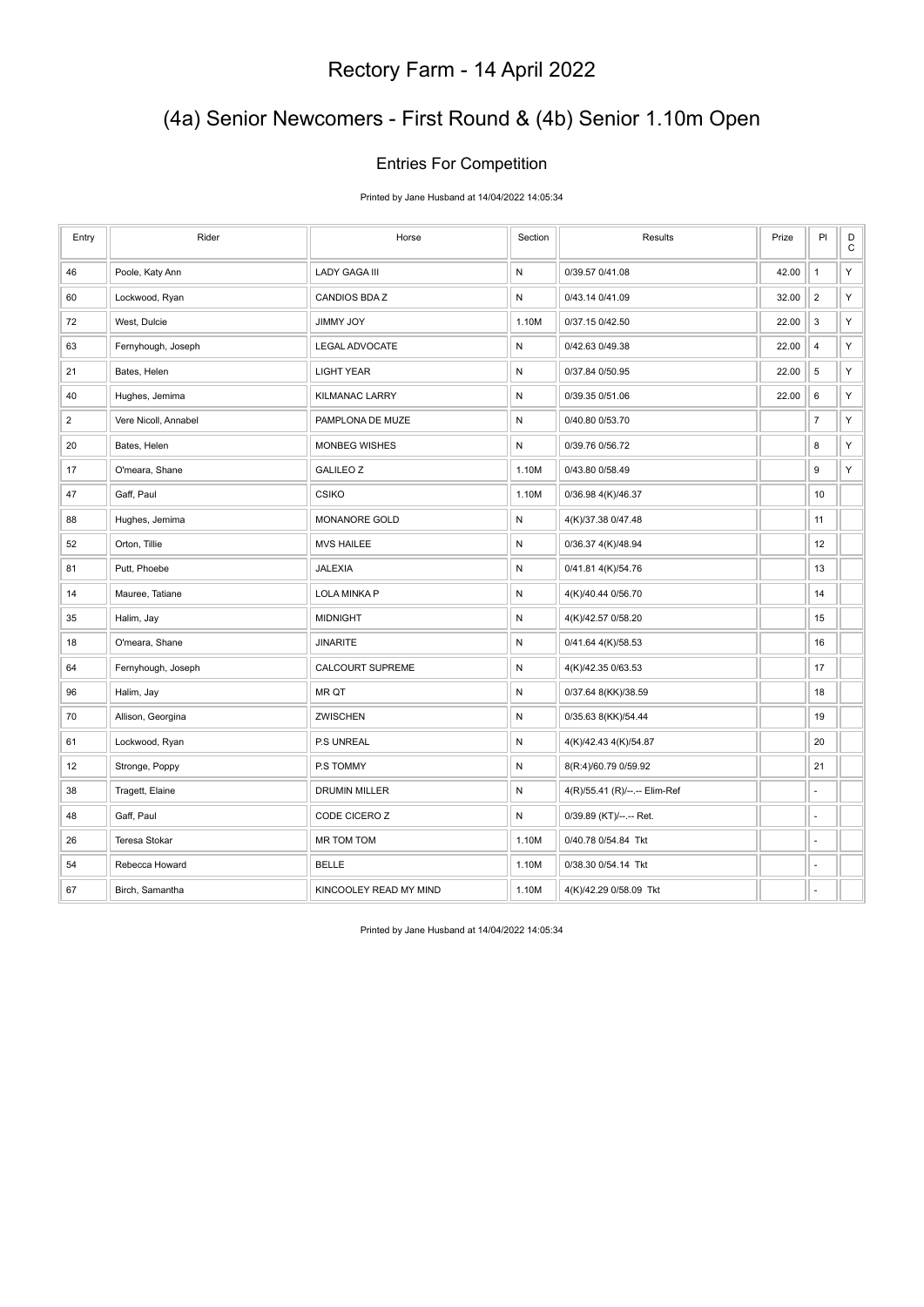### (5a) National 1.15m Members Cup Qualifier & (5b) Senior 1.15m Open (inc. the National 1.15m Members Cup Qualifier)

### Entries For Competition

Printed by Jane Husband at 14/04/2022 15:05:53

| Entry | Rider                         | Horse                           | Section | <b>Results</b>                    | Prize | PI             | D<br>C |
|-------|-------------------------------|---------------------------------|---------|-----------------------------------|-------|----------------|--------|
| 50    | Loffet, James                 | CHARACTER 1243                  | BM1.15  | 0/39.43 0/39.65                   | 52.00 |                | Y      |
| 82    | Townsend, Daisy Mae           | <b>CERSEI TW</b>                | BM1.15  | 0/36.50 0/42.77                   | 37.00 | $\overline{2}$ | Y      |
| 21    | Bates, Helen                  | <b>LIGHT YEAR</b>               | BM1.15  | 0/36.06 0/45.06                   | 27.00 | 3              | Y      |
| 36    | Halim, Jay                    | <b>BILLY COINTREAU</b>          | 1.15M   | 0/36.96 4(K)/42.33                |       | 4              |        |
| 51    | Loffet, James                 | <b>EMERALD EMOE</b>             | BM1.15  | 0/40.22 4(K)/48.99                |       | 5              |        |
| 8     | Ovens, Amy                    | KII                             | 1.15M   | 0/38.26 4(K)/55.42                |       | 6              |        |
| 18    | O'meara, Shane                | <b>JINARITE</b>                 | 1.15M   | 0/43.02 4(K)/59.21                |       | $\overline{7}$ |        |
| 52    | Orton, Tillie                 | <b>MVS HAILEE</b>               | BM1.15  | 4(K)/38.80 4(K)/50.36             |       | 8              |        |
| 89    | Leay Parkinson, Jasmin Sophie | <b>IMAGINE HOF TER ZEEDYCKE</b> | BM1.15  | 8(R:4)/56.78 0/57.01              |       | 9              |        |
| 38    | Tragett, Elaine               | <b>DRUMIN MILLER</b>            | BM1.15  | 0/39.84 12(KKK)/52.19             |       | 10             |        |
| 65    | Fernyhough, Joseph            | <b>CALCOURT DENBIGH</b>         | 1.15M   | 18(R:14)/66.21 (R)/--.-- Elim-Ref |       | ٠              |        |
| 99    | Alexandra Heard               | <b>CRIME SCENE</b>              | 1.15M   | 18(KR:10)/62.54 0/61.55 Tkt       |       | ٠              |        |
| 67    | Birch, Samantha               | KINCOOLEY READ MY MIND          | 1.15M   | 0/40.87 0/55.55 Tkt               |       | $\sim$         |        |
| 68    | Birch, Samantha               | <b>JUTOPIA</b>                  | 1.15M   | 4(K)/42.79 0/58.61 Tkt            |       | $\sim$         |        |

Printed by Jane Husband at 14/04/2022 15:05:53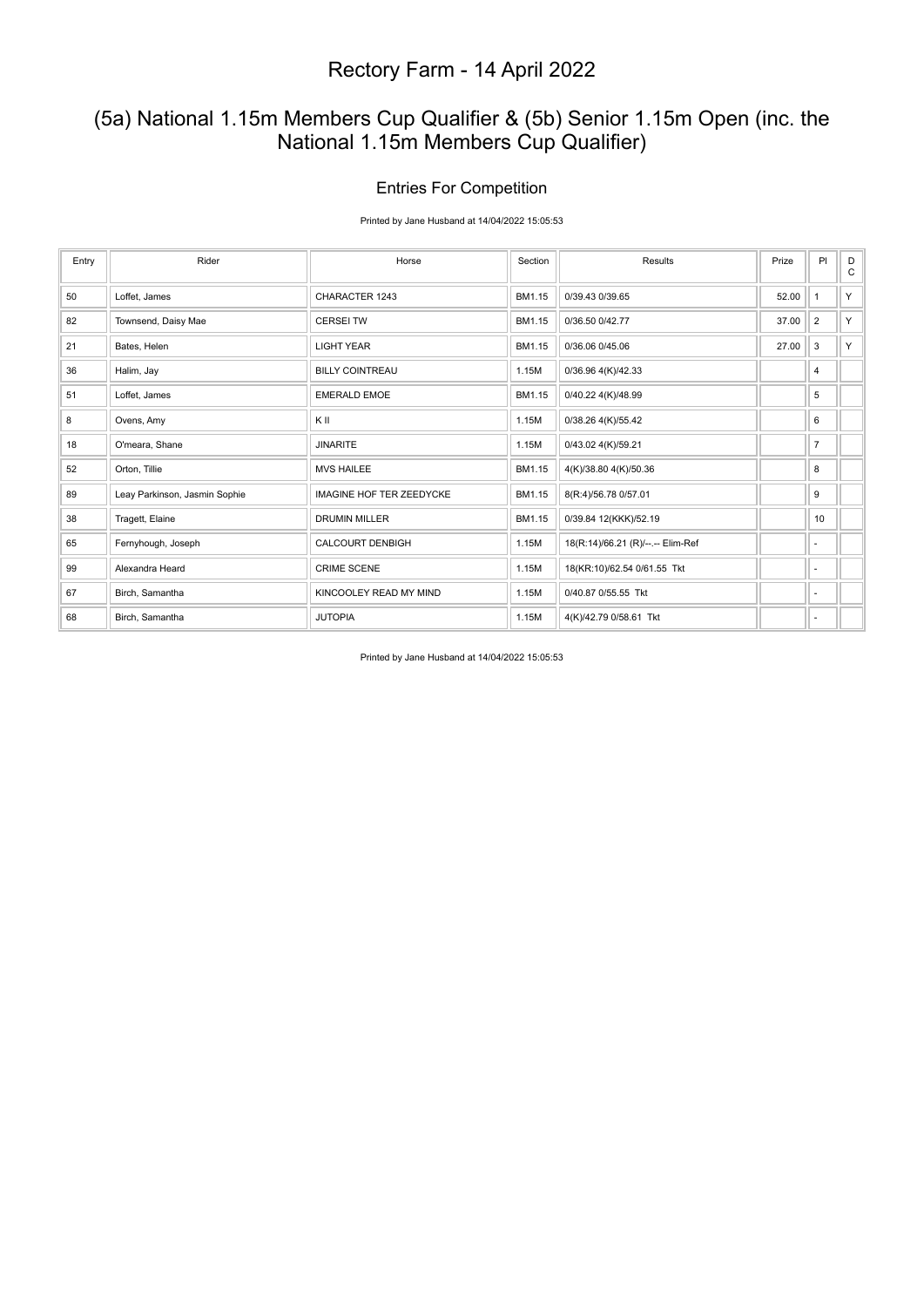# (6a) Equitop GLME Senior Foxhunter First Round & (6b) Senior 1.20m Open

### Entries For Competition

Printed by Jane Husband at 14/04/2022 16:07:05

| Entry          | Rider                         | Horse                           | Section | Results                     | Prize | PI             | D<br>$\mathtt{C}$ |
|----------------|-------------------------------|---------------------------------|---------|-----------------------------|-------|----------------|-------------------|
| 32             | Bradstock, Alfie              | DANTEE VAN DE MOSKIFARM         | 1.20M   | 0/47.51 0/35.12             | 52.00 | $\mathbf{1}$   | Y                 |
| 46             | Poole, Katy Ann               | <b>LADY GAGA III</b>            | F       | 0/47.42 0/38.12             | 37.00 | $\overline{2}$ | Y                 |
| 66             | Fernyhough, Joseph            | NOCTURNA SJ                     | 1.20M   | 0/47.32 0/41.01             | 27.00 | 3              | Y                 |
| 53             | Toulson-clarke, Katie         | UNDERCOVER D'EURO               | F       | 0/50.30 0/43.62             | 22.00 | 4              | Y                 |
| 101            | Bradstock, Alfie              | HABISLAVSCA FORTUNA             | F       | 0/45.74 0/45.35             |       | 5              | Y                 |
| 55             | Woodward, Tom                 | LOW MOOR LUCKY                  | F.      | 0/46.69 0/45.52             |       | 6              | Y                 |
| $\overline{7}$ | Edwards, Charly               | <b>BRASS MONKEY I</b>           | 1.20M   | 0/53.42 0/48.31             |       | $\overline{7}$ | Y                 |
| 22             | Bates, Helen                  | <b>GELUK G</b>                  | F.      | 0/49.87 0/49.22             |       | 8              | Y.                |
| 89             | Leay Parkinson, Jasmin Sophie | <b>IMAGINE HOF TER ZEEDYCKE</b> | 1.20M   | 0/51.21 4(K)/40.69          |       | 9              |                   |
| 41             | Hughes, Jemima                | NEWMARKET DOVE                  | F.      | 0/44.91 4(K)/43.77          |       | 10             |                   |
| 9              | Ovens, Amy                    | JILL-MONE                       | F.      | 0/46.24 4(K)/44.14          |       | 11             |                   |
| 74             | Cornwell- Boote, Sophie       | VANILLA ICE III                 | 1.20M   | 0/41.59 8(RK)/49.09         |       | 12             |                   |
| 100            | Townsend, Daisy Mae           | <b>IVY'S TOUCH OF CLASS</b>     | F.      | 4(K)/44.09 8(KK)/41.15      |       | 13             |                   |
| 51             | Loffet, James                 | <b>EMERALD EMOE</b>             | F       | 13(R:9)/64.79 0/53.03       |       | 14             |                   |
| 12             | Stronge, Poppy                | P.S TOMMY                       | F       | 4(K)/50.31 17(KKKC:1)/63.74 |       | 15             |                   |
| 49             | Gaff, Paul                    | JARANCO V Z                     | F       | 4(K)/47.66 (T)/--.-- Ret.   |       |                |                   |
| 99             | Alexandra Heard               | <b>CRIME SCENE</b>              | 1.20M   | 0/53.05 4(K)/48.41 Tkt      |       | ٠              |                   |
| 68             | Birch, Samantha               | <b>JUTOPIA</b>                  | 1.20M   | 0/50.14 4(K)/49.11 Tkt      |       | ÷              |                   |

Printed by Jane Husband at 14/04/2022 16:07:05